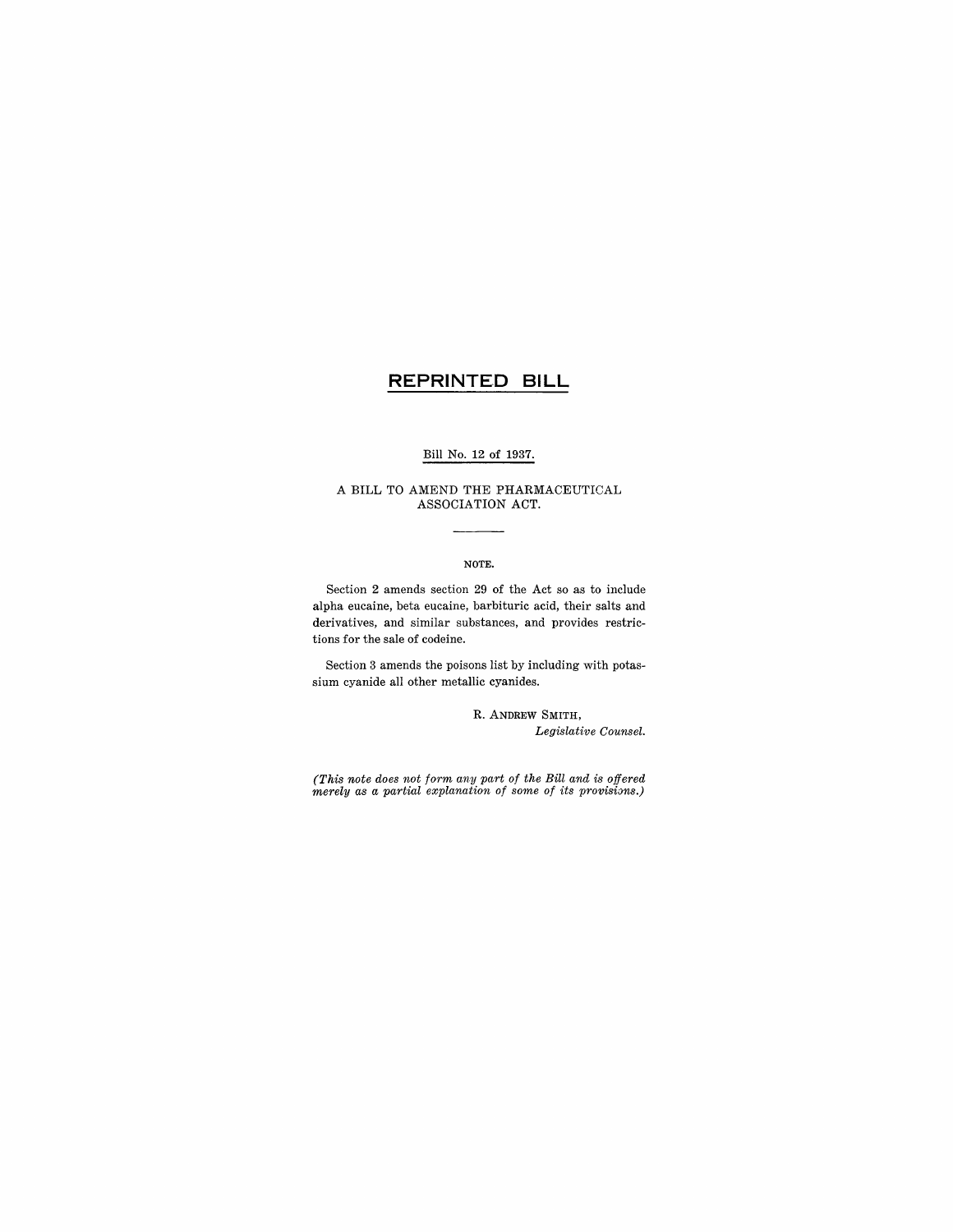### **REPRINTED BILL**

# **BILL**

#### No. 12 of 1937.

An Act to amend The Pharmaceutical Association Act.

*(Assented to* , 1937.)

**HIS** MAJESTY, by and with the advice and consent of the Legislative Assembly of the Province of Alberta, enacts as follows:

**1.** This Act may be cited as *"The Pharmaceutical Association Act Amendment Act, 1937."* 

*2. The Pharmaceutical Association Act,* being chapter 203 of the Revised Statutes of Alberta, 1922, is hereby amended as to section 29 thereof by striking out the same and by substituting therefor the following:

"29. No person shall sell, furnish or dispose of to any **Example 10** to the star set, the main of using the method of the duly qualified pharmaceutical chemist, a duly qualified medical practitioner, a duly qualified dentist or a duly qualified veterinary surgeon, or to any oth medical practitioner or a duly qualified dentist or a duly qualified veterinary surgeon, any of the following, namely: cocaine alkaloid and its salts; alpha eucaine and its salts; beta eucaine and its salts; barbituric acid, salts of barbituric acid, any derivative of barbituric acid and the salts thereof, and any derivative of any such derivative, and any substance whatsoever which contains any such acid, salts or derivatives as aforesaid, howsoever described, whether as veronal, or description; any other drug, compound or preparation which may be used as a substitute for any of the foregoing substances or which will produce a similar effect to that produced by any of such substances; codeine and any salts thereof.

*"29a.* Notwithstanding anything contained in section 29, a person who is a duly qualified pharmaceutical chemist may sell, offer to sell, or furnish or dispose of capsules, tablets, pills, powders or wafers, each one of which whether a cap-<br>sule, tablet, pill, powder or wafer contains not more than one-<br>eighth of a grain of codeine, or a liquid intended to be taken<br>as a medicine, which contains not mo a grain of codeine to each fluid dram, providing that any such capsule, tablet, pill, powder, wafer, liquid or preparation contains an active medicinal drug or drugs, other than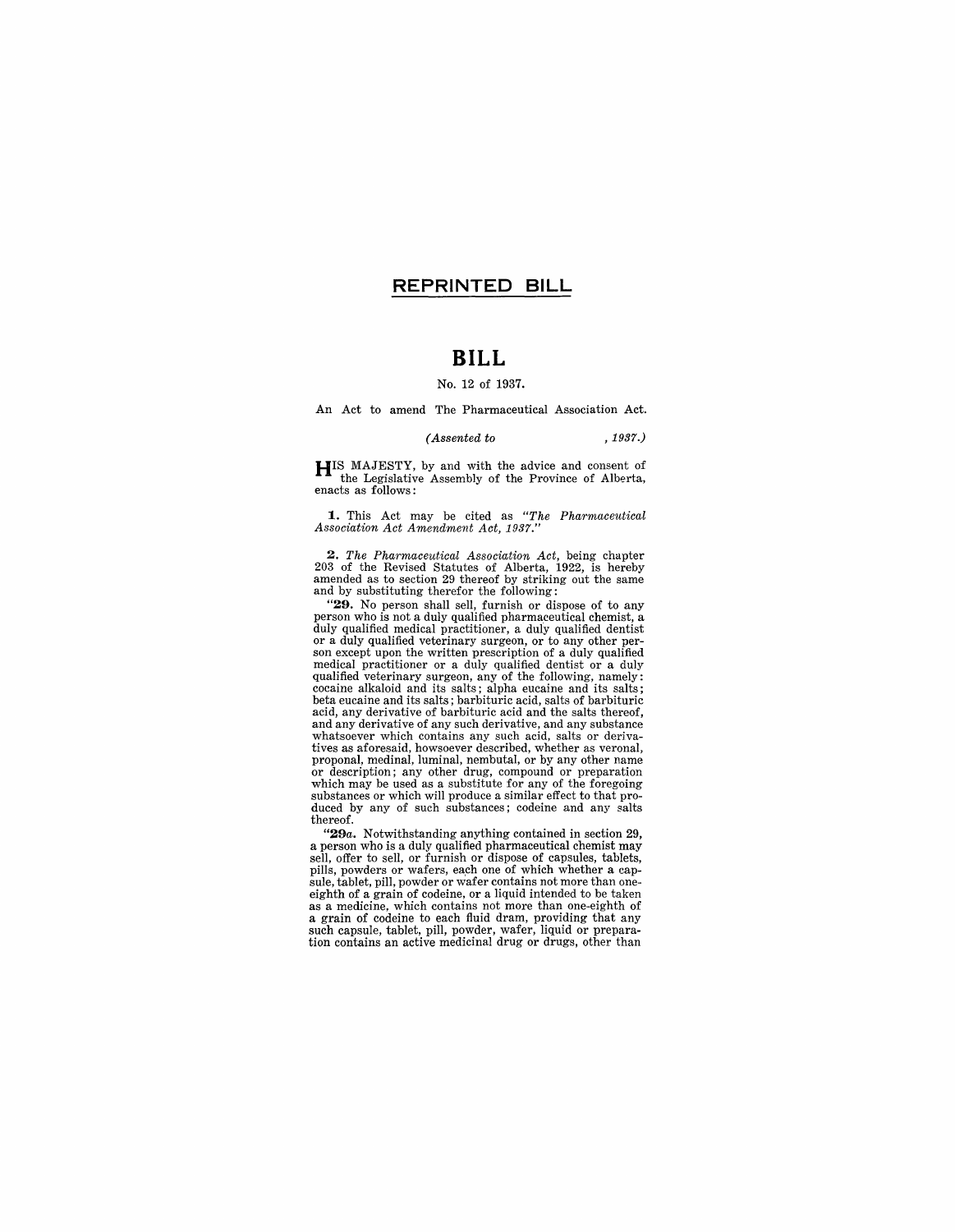codeine, in sufficient quantity to confer upon any such cap-sule, tablet, pill, powder, wafer, liquid or preparation valu-able medicinal qualities other than those possessed by codeine itself."

3. The said Act is further amended as to Part I of the Schedule by striking out the words "Potassium Cyanide" where the same occur therein and by substituting therefor the words "Potassium Cyanide and all other Metallic Cy

**4.** This Act shall come into force on the first day of April, 1937.

2